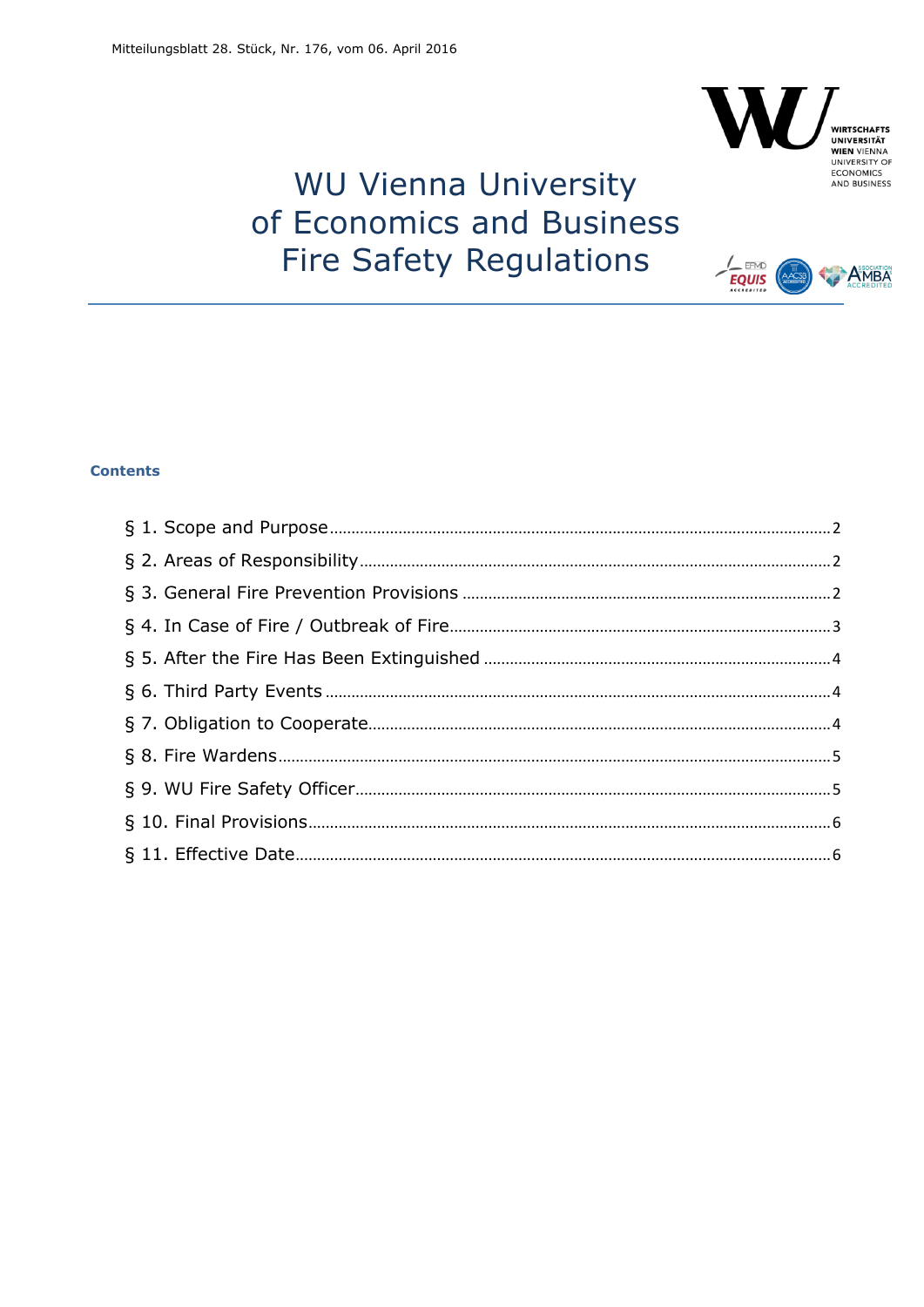Pursuant to § 22 (1) of the Universities Act 2002, the Rector's Council of the Vienna University of Economics and Business (WU) has passed the following Fire Safety Regulations:

#### <span id="page-1-0"></span>**§ 1. Scope and Purpose**

- (1) These Fire Safety Regulations serve to ensure the protection of the health and lives of all persons authorized to use WU property, buildings, and premises, the protection of buildings and their inventory, to fulfill the function of preventative fire safety, to regulate the fighting of fires, and to regulate behavior in the event of fire or other dangerous situations.
- (2) The scope and contents of these Regulations apply analogously and without restriction to operators and commercial tenants and their premises on the WU campus.
- (3) The Fire Safety Regulations apply to all properties, buildings, and premises, including rented areas and premises, in use by WU.
- (4) In the event of any remodeling, renovations, or adaptations, as well as when acquiring and/or repairing machines, equipment, and facilities, it must be ensured that the application of the Fire Safety Regulations is not hindered in any way by the changes and the new conditions created thereby.
- (5) Facilities that serve to protect health and lives must be constructed, operated, and maintained according to all applicable laws and standards.

#### <span id="page-1-1"></span>**§ 2. Areas of Responsibility**

- (1) The following persons are responsible for directing and implementing measures under the terms of these Regulations and enforcing these Regulations for the areas given below:
	- a) The Vice-Rector responsible for infrastructure: the entire WU area (Campus WU)
	- b) Department Chairs: their respective department; Heads of other units: their respective unit
	- c) The Head of the ÖH Austrian Students' Union: ÖH premises
	- d) The Head of the Campus Management Office and the Head of Security and Event Management: areas not specifically allocated to any other unit
	- e) Responsible persons (commercial managers) assigned by vendors and/or commercial tenants
- (2) The Fire Safety Officer and his/her deputy are responsible for monitoring compliance with these Regulations in their respective areas, and the WU Security team is responsible for the rest of the campus.
- (3) The Fire Safety Officer and his/her deputy:
	- a) Are subject to instruction in their professional activities and decisions
	- b) Are authorized to issue orders and implement measures in and for all areas of Campus WU in the event of danger, especially imminent danger, in order to avert said danger
	- c) Must not be hindered in carrying out their duties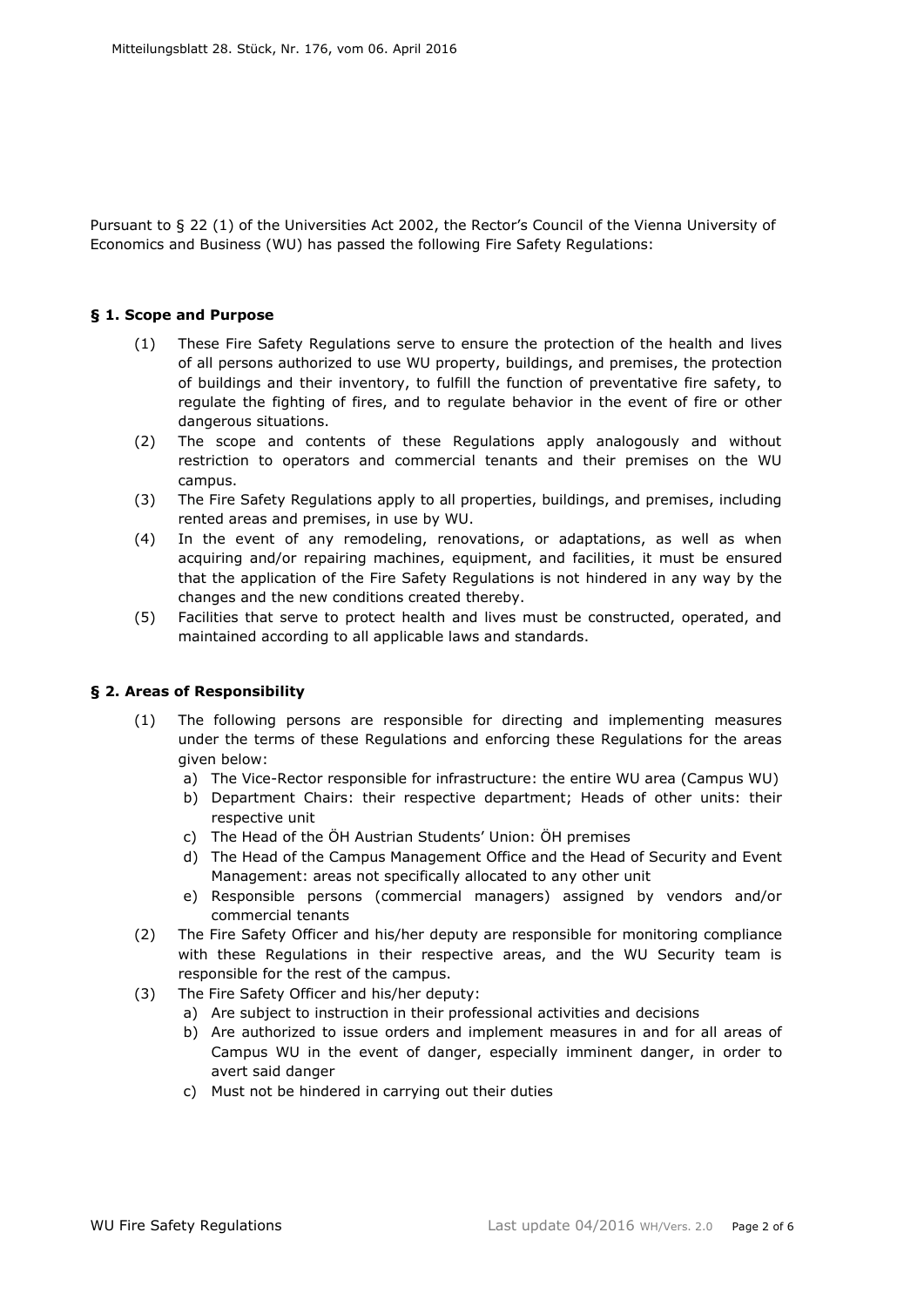# <span id="page-2-0"></span>**§ 3. General Fire Prevention Provisions**

- (1) Tidiness and cleanliness should be maintained, as these are basic requirements for fire prevention.
- (2) Open fire, devices for heating, cooking, and warming may only be installed and operated with a permit issued by the Security and Event Management Office and after instruction by the Fire Safety Officer. They must be maintained and operated according to instructions. Electric heating and cooking appliances with open heating coils are prohibited.
- (3) Hot work (welding, soldering, brazing, etc.) or dust-producing work require a permit (hot work permit, permit for work with an increased fire hazard) issued by the Security and Event Management Office or by the Fire Safety Officer or his/her trained representatives (security services).
- (4) Provisions stipulated in all relevant laws, ordinances, and guidelines (e.g. ÖNORM, TRVB, OIB, legal notices) apply. Relevant provisions are available for reference from the Fire Safety Officer upon request.
- (5) Escape routes and other passages must be kept free of stored items and may not be obstructed in their clear width.
- (6) The clear opening width of fire doors must be kept free of items at all times. Selfclosing installations (fire doors, etc.) may not be blocked or deactivated.
- (7) Fire extinguishers, extinguishing equipment, and warning signs may not be blocked, hidden from sight (e.g. by hanging items of clothing over them), improperly removed from their prescribed location, or used inappropriately.
- (8) The use of open fire or flame, fog machines, and other event equipment (gas-filled balloons, drones, etc.) inside buildings is generally prohibited. Exceptions can be made by the Fire Safety Officer; special requirements and compensation measures may apply. Exceptions are valid only in writing and may only be undertaken by the applicant after prior approval has been granted.
- (9) The Regulation on the Use of Electrical Appliances at WU applies to the use of all electrical devices at WU.
- (10) It is not permitted to take bicycles or any vehicles equivalent to bicycles under the Austrian traffic regulations (*Straßenverkehrsordnung*, StVO) or any type of motor vehicle into buildings.

#### <span id="page-2-1"></span>**§ 4. In Case of Fire / Outbreak of Fire**

- (1) Remain calm.
- (2) The following steps are to be taken in the order given:

ALARM the fire department, the Security Center (ext. 4000), and call an ambulance if injuries are suspected.

RESCUE: Injured or disabled persons should be evacuated from the danger zone if possible without risking one's own life.

EXTINGUISH the fire if possible without endangering one's own safety and only after reporting the fire and alarming emergency services.

- (3) At the sound of an evacuation alarm (siren or PA announcement), occupants shall leave the building – or part of the building if thus specified – in an orderly manner using indicated escape routes. If not involved in extinguishing the fire, all persons in rooms or areas at risk are to leave the building immediately and gather at the designated emergency meeting points.
- (4) Warn anyone you encounter on your way out of the building.
- (5) Immediately turn off any devices with an open flame or the like.
- (6) Close all doors and windows of the room where the fire is located.
- (7) Do not use elevators in the event of fire.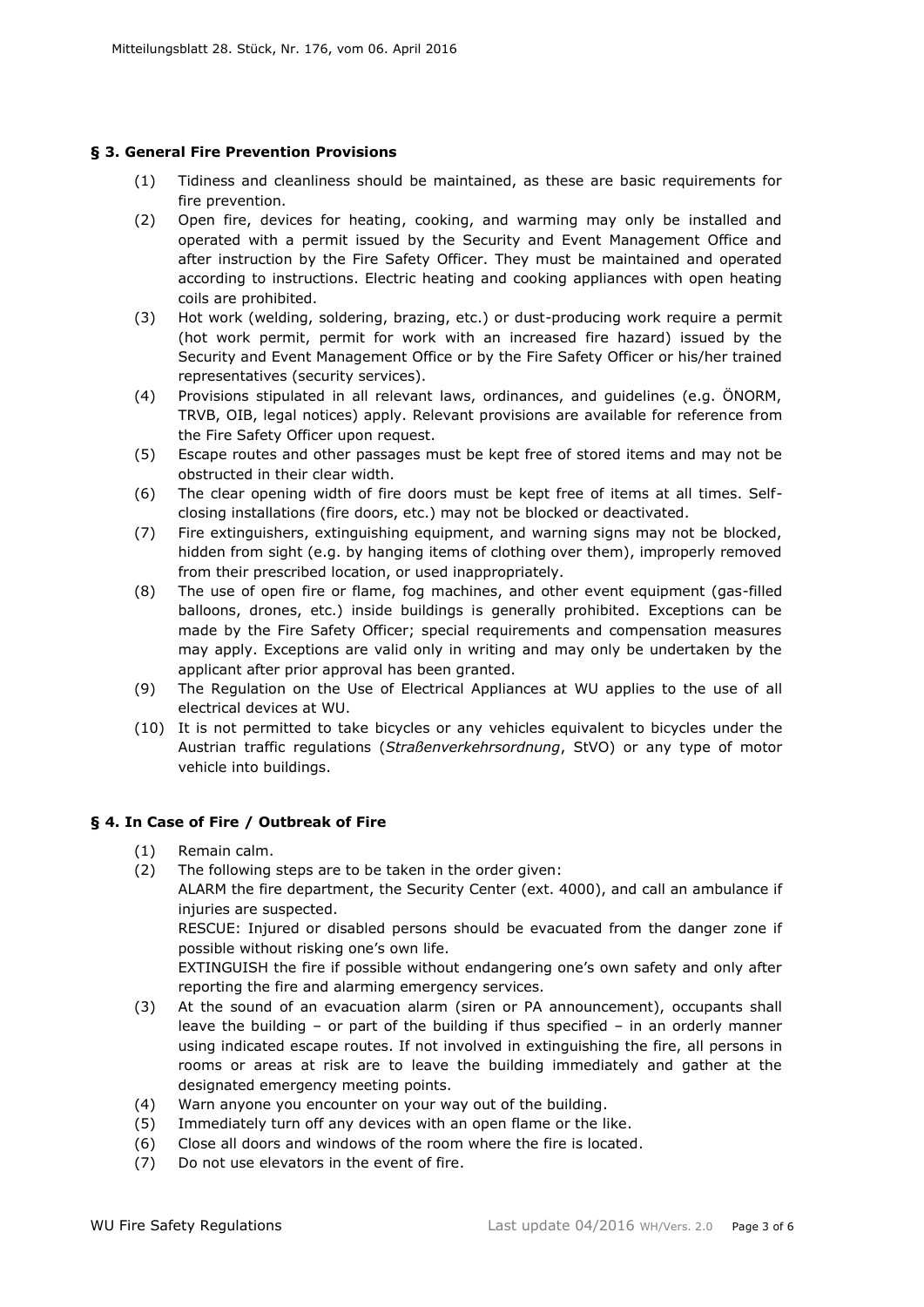- (8) All access routes and fire lanes (main campus boulevard) must be opened for firefighters and kept clear. Firefighters are to be informed of the location of the fire and of any missing persons.
- (9) As soon as firefighters arrive on the scene, all responsibility for extinguishing the fire and for the rescue of any injured or trapped persons is transferred to the officer-incharge.
- (10) Follow all instructions given by emergency personnel.
- (11) If it is not possible to leave the building for any reason (e.g. escape routes are blocked): Remain in a safe room, close all doors, seal the crack under the door if possible, open windows, alert emergency personnel (by voice and/or by telephone). If the fire is located on a lower floor, windows must remain closed and occupants should stay in the middle of the room. Never attempt to jump out of windows.

#### <span id="page-3-0"></span>**§ 5. After the Fire Has Been Extinguished**

- (1) Do not enter rooms that have been affected by the fire.
- (2) Anything you may have noticed that could help determine the cause of the fire must be reported to the firefighters' officer-in-charge, your supervisor, or the WU Fire Safety Officer.
- (3) Used fire extinguishers should be laid down and only returned to their appropriate location after refilling and maintenance.

#### <span id="page-3-1"></span>**§ 6. Third Party Events**

- (1) For events organized by third parties, the person in charge of the event is responsible for ensuring compliance with Fire Safety Regulations. A copy of the Fire Safety Regulations is to be provided upon request.
- (2) Fire safety instructions given by the Fire Safety Officer must be followed during thirdparty events.
- (3) WU reserves the right to have its Security and Event Management Office demand additional safety requirements. Once an event has been approved, relevant information about the event (type of event, no. of attendees, required equipment, and schedule) must be approved in advance and in writing by the Security and Event Management Office.
- (4) Compliance with all additional applicable laws (Vienna Event Act [*Wiener Veranstaltungsgesetz*], etc.), regulations, and official ordinances must also be ensured for all events of a non-academic nature.

#### <span id="page-3-2"></span>**§ 7. Obligation to Cooperate**

- (1) Every individual on Campus WU grounds is obligated to comply with the Fire Safety Regulations.
- (2) Every person pursuant to (1) is obligated to behave safely as defined by the Fire Safety Regulations. Any deficiencies or shortcomings, sources of risk, and/or other circumstances detected that could pose a safety risk must be reported immediately to the appropriate Fire Warden, the Fire Safety Officer, or the person responsible for the area. The respective person in charge must then make or request an entry in the fire safety log.
- (3) In the event of fire or emergency, every person pursuant to (1) is obligated to provide first aid and assist in rescue activities of persons and valuables to a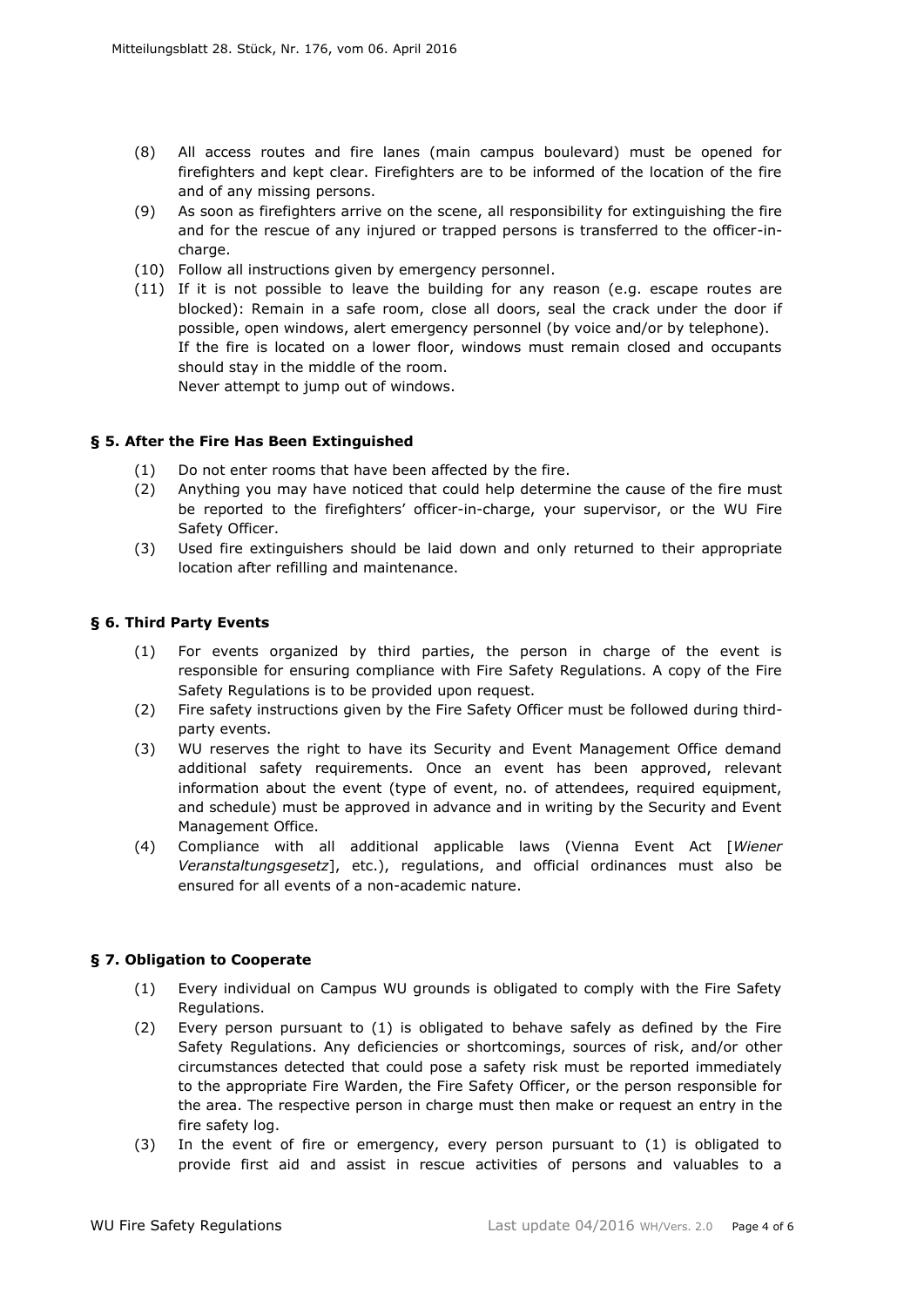reasonable extent.

- (4) All persons authorized to use campus facilities are required to familiarize themselves with the Fire Safety Regulations. In particular, they must be able to:
	- a) Sound fire alarms, thus notifying the fire department
	- b) Notify campus security (ext. 4000)
	- c) Identify the location of the closest fire extinguisher (in their workplace) and operate it
	- d) Identify the closest escape route
	- e) Know where the closest first-aid kit is located
		- The Fire Safety Officer is responsible for organizing and holding first-aid training sessions.
- (5) The safe installation and operation of devices, equipment, and systems, and the safe handling of materials, tools, etc. are for the most part the responsibility of the individual user. However, as soon as users identify a source of risk and if machines are intended to run continuously without supervision, users are to consult the Fire Safety Officer to agree upon the necessary safety procedures.

# <span id="page-4-0"></span>**§ 8. Fire Wardens**

- (1) The head of each organizational unit must appoint suitably qualified employees as Fire Warden and deputy Fire Warden for a period of two years. This activity is included in the employee's duties, and must be taken into consideration when assigning shifts and other duties.
- (2) The Fire Safety Officer must be informed of the names of the Fire Wardens and their deputies.
- (3) Fire Wardens are responsible for inspection and consulting in all matters regulated by the Fire Safety Regulations. Any deficiencies or shortcomings are to be recorded by the Fire Warden in the fire safety log. Any necessary measures must be submitted in writing by the Fire Warden. Fire Wardens are to inspect their entire assigned area at least once a year. They are required to act immediately if problems come to their attention or are reported. They are entitled to demand reports in writing and are required to confirm receipt of any written report.
- (4) The Fire Warden reports to the head of the unit to which he/she is assigned upon demand.
- (5) All WU faculty, staff, and students are required to support Fire Wardens in their activities as needed.

#### <span id="page-4-1"></span>**§ 9. WU Fire Safety Officer**

- (1) The Vice-Rector responsible for infrastructure shall appoint a Fire Safety Officer and a deputy after consulting with the Head of the Campus Management Office. The Fire Safety Officer is responsible for handling the matters contained in these Fire Safety Regulations, coordinating, consulting, and inspecting as needed. His or her responsibilities are specified in detail in the relevant provisions.
- (2) The Fire Safety Officer also acts as the Fire Warden for any WU buildings, rooms, and properties (or parts thereof) not assigned to any other unit.
- (3) After presenting his/her authorization (e.g. a WU staff ID), the Fire Safety Officer must be allowed access to all WU buildings, rooms, and facilities to conduct safety inspections. His or her activities are to be supported as necessary. If the Fire Safety Officer is working in a unit assigned to a Fire Warden, he or she should be consulted if possible; activities are to be recorded in the fire safety log in any case.
- (4) The Fire Safety Officer is also responsible for coordinating all measures for the